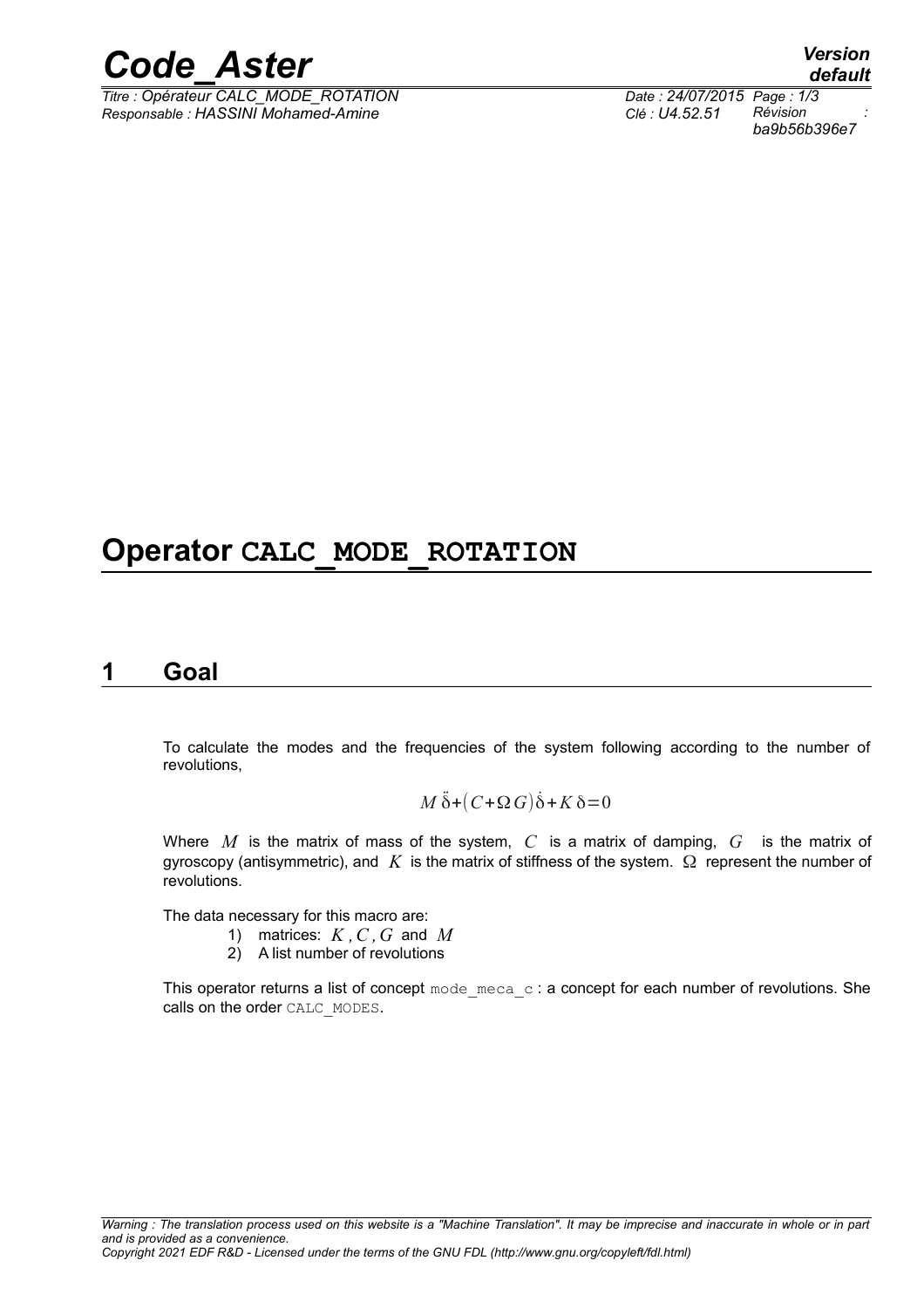# *Code\_Aster Version*

*Titre : Opérateur CALC\_MODE\_ROTATION Date : 24/07/2015 Page : 2/3 Responsable : HASSINI Mohamed-Amine Clé : U4.52.51 Révision :*

*default*

*ba9b56b396e7*

# **2 Syntax**

CALC\_MODE\_ROTATION (

| # Matrix of rigidity         |            | MATR RIGI = $K$                                                                                                                                                                                                                                                                                                                 | [matr asse depl r] |
|------------------------------|------------|---------------------------------------------------------------------------------------------------------------------------------------------------------------------------------------------------------------------------------------------------------------------------------------------------------------------------------|--------------------|
| # Matrix masses              |            | MATR MASS= M                                                                                                                                                                                                                                                                                                                    | [matr_asse_depl_r] |
| # Matrix damping             |            | MATR AMOR $=$ C                                                                                                                                                                                                                                                                                                                 | [matr_asse_depl_r] |
| # Gyroscopic matrix          |            | MATR $GYRO = G$                                                                                                                                                                                                                                                                                                                 | [matr asse depl r] |
| # List number of revolutions |            | $VITE_ROTA = List$<br>[R]                                                                                                                                                                                                                                                                                                       |                    |
| # Choice of the method       |            | METHOD = $/$ 'QZ' [DEFECT]<br>/ 'SORENSEN'                                                                                                                                                                                                                                                                                      |                    |
| # Type of modal calculation  | $\Diamond$ | CALC_FREQ = $\begin{array}{ccc} \n\mathsf{CALC} \text{ } \textsf{FREQ} = \mathsf{F} \quad (\n\mathsf{OPTION} \quad = \quad / \quad \text{ } \textsf{CENTER'} \n\end{array}$<br>/ $\,$ <code>'PLUS_PETITE'</code> [DEFECT]<br>♦<br>NMAX $FREQ = nbF$<br>[I]<br>SEUIL FREQ= $/1.E-2$ [DEFECT]<br>♦<br>$/f$ <sub>_</sub> seuil [R] |                    |
| # For final checks           | ♦<br>$)$ ; | VERI MODE = $_F$ (<br>STOP ERREUR = $/$ 'YES' [DEFECT]<br>♦<br>$/$ 'NOT'<br>♦<br>$=$ / 1.E-6 [DEFECT]<br>THRESHOLD<br>$\angle$ R<br>[R]<br>PREC_SHIFT = $/$ 0.05 [DEFECT]<br>♦<br>/ prs<br>/ 'YES'<br>[R]<br>$\Diamond$<br>[DEFECT]<br>$STURM =$<br>'NOT'                                                                       |                    |